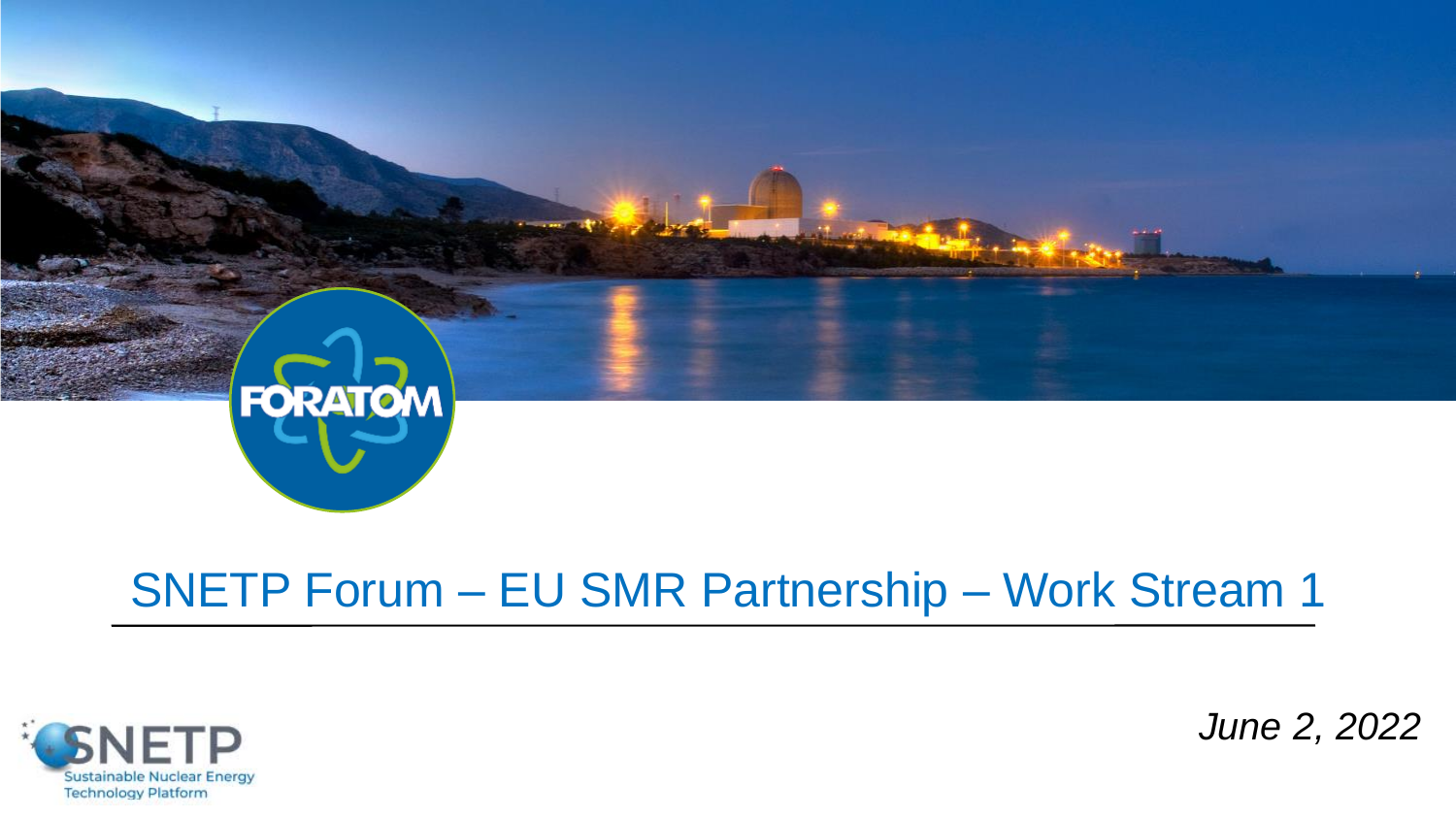#### $\bullet\bullet\bullet$

- **1. Overview of Work Stream 1 – Market Analysis**
- **2. Task Force 1 – Market Needs**
- **3. Task Force 2 – User Requests**
- **4. Task Force 3 – Sustainability Criteria**
- **5. Timeline of Work Stream 1**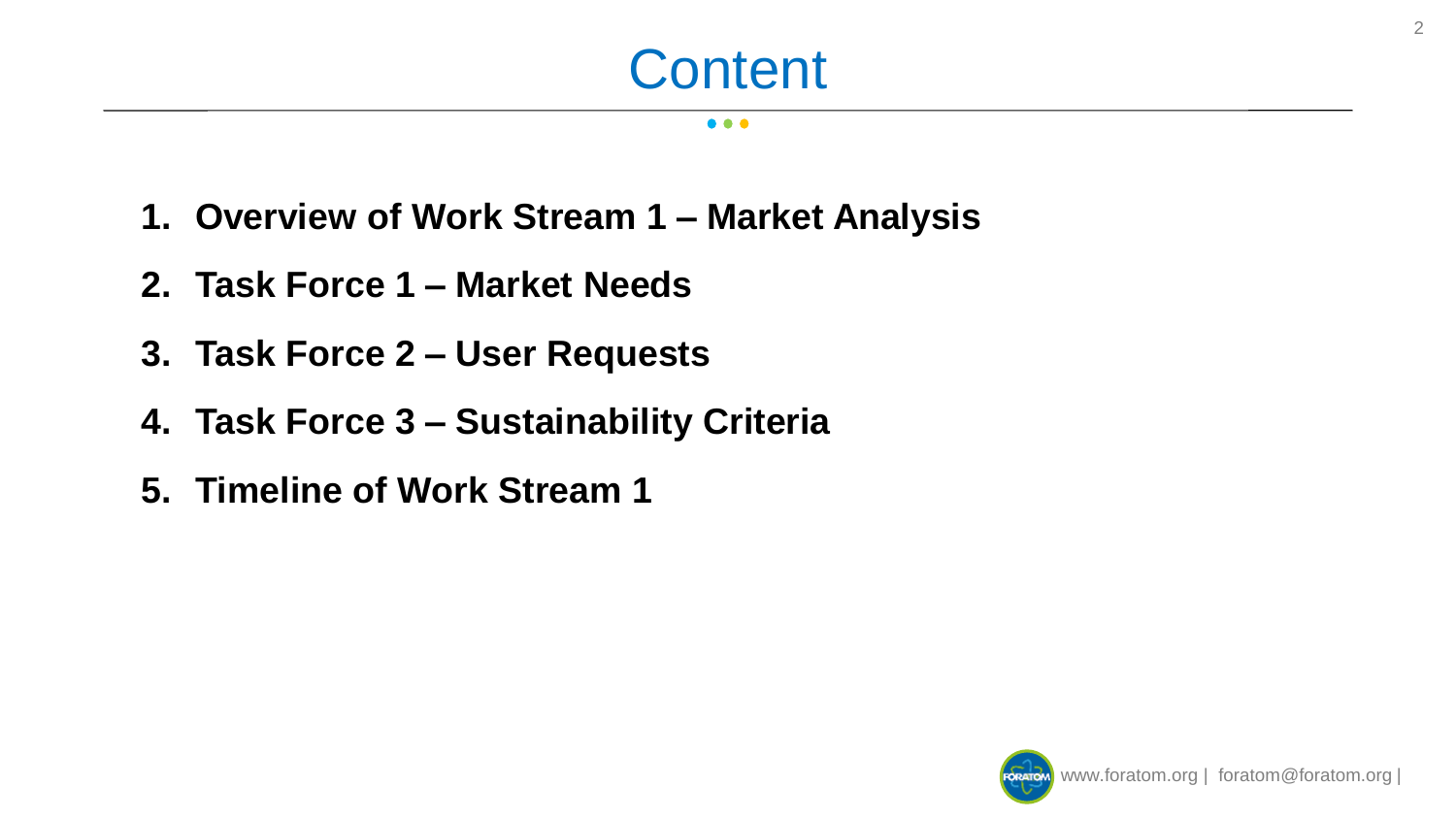## Overview of Work Stream 1 – Market Analysis

*How large do we anticipate the SMR deployment could be in Europe and what are the required technical/economical capabilities of SMRs to help reaching carbon neutrality by 2050?*

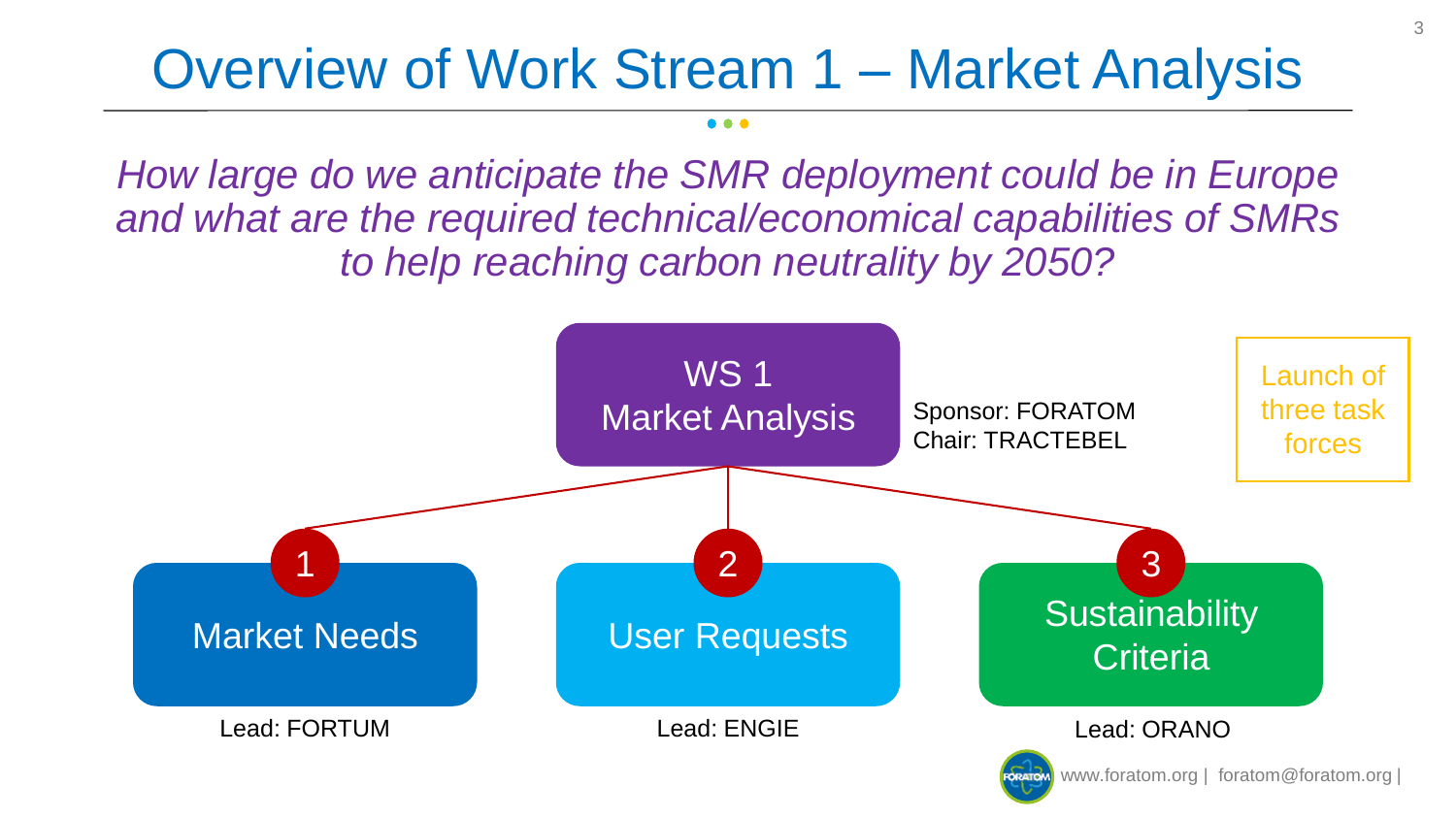## Task Force 1 – Market Needs

 $\bullet\bullet\bullet$ 

### **Objective**

Identify future needs of the EU energy market (electricity, industrial and residential heat, hydrogen), SMR capabilities for these needs in a context of high RES deployment, market size, and global competitiveness.

### **Actions**

- 1. Analyze the EU power/heat/H2 market's future needs and size
- 2. Identify the technical/economical capabilities of SMRs to respond to the market needs (flexibility/load-balancing capabilities, complementarity with renewables, integration to the energy mix, time-to-market...)
- 3. Size the corresponding market potential for SMR deployment
- 4. Analyze the competitiveness opportunities of SMRs with respect to other energy solutions (economies of mass, workshop production, fundability...)

Members: Fortum (Lead), Engie, EDF, Rolls-Royce, SCK CEN, CEA, Tractebel, Foratom

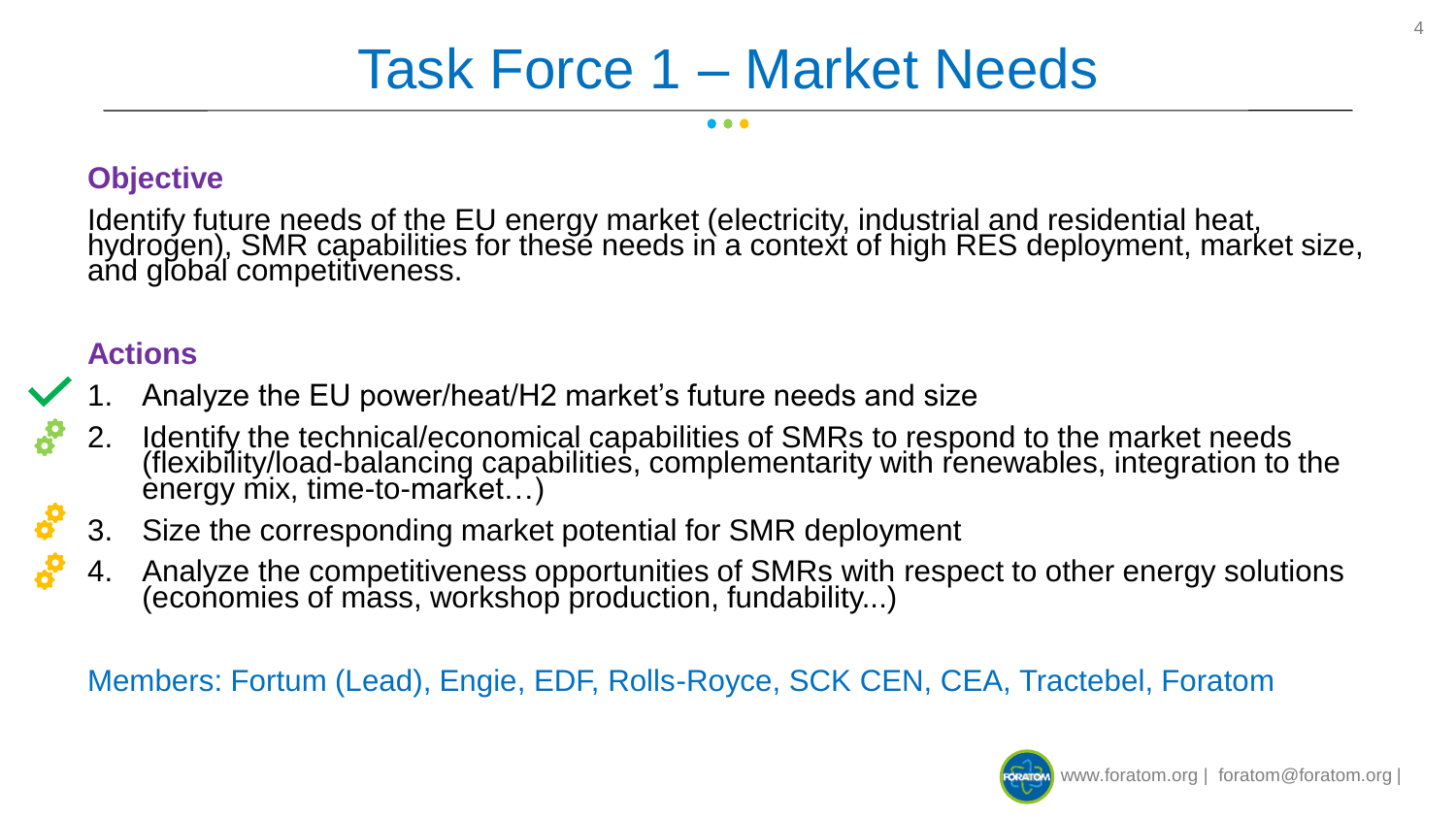#### . . .

### **Objective**

Several operators and industrials have expressed interest in SMRs as a technology to replace coal plants and decarbonize assets/processes.

This task shall assess the range of users, their requests/applications, and the criteria/specifications for SMRs to meet these requests.

### **Actions**

- 1. Identify the range of users of SMRs, i.e., EU sectors that could benefit from SMR technology for decarbonization purpose (in processes such as direct electrification, district heating, industrial heat processes, and hydrogen production)
- 2. Perform a survey among the potential users (existing power/heat fossil fuel facilities, industrial facilities, district heating users, stakeholders engaged in hydrogen generation) about their requests
- 3. Analyze the survey and propose a set of criteria and specifications for SMRs in the EU

Members: Engie (Lead), Fortum, Orano, EDF, Rolls-Royce, Vattenfall, CEA, Tractebel, Foratom

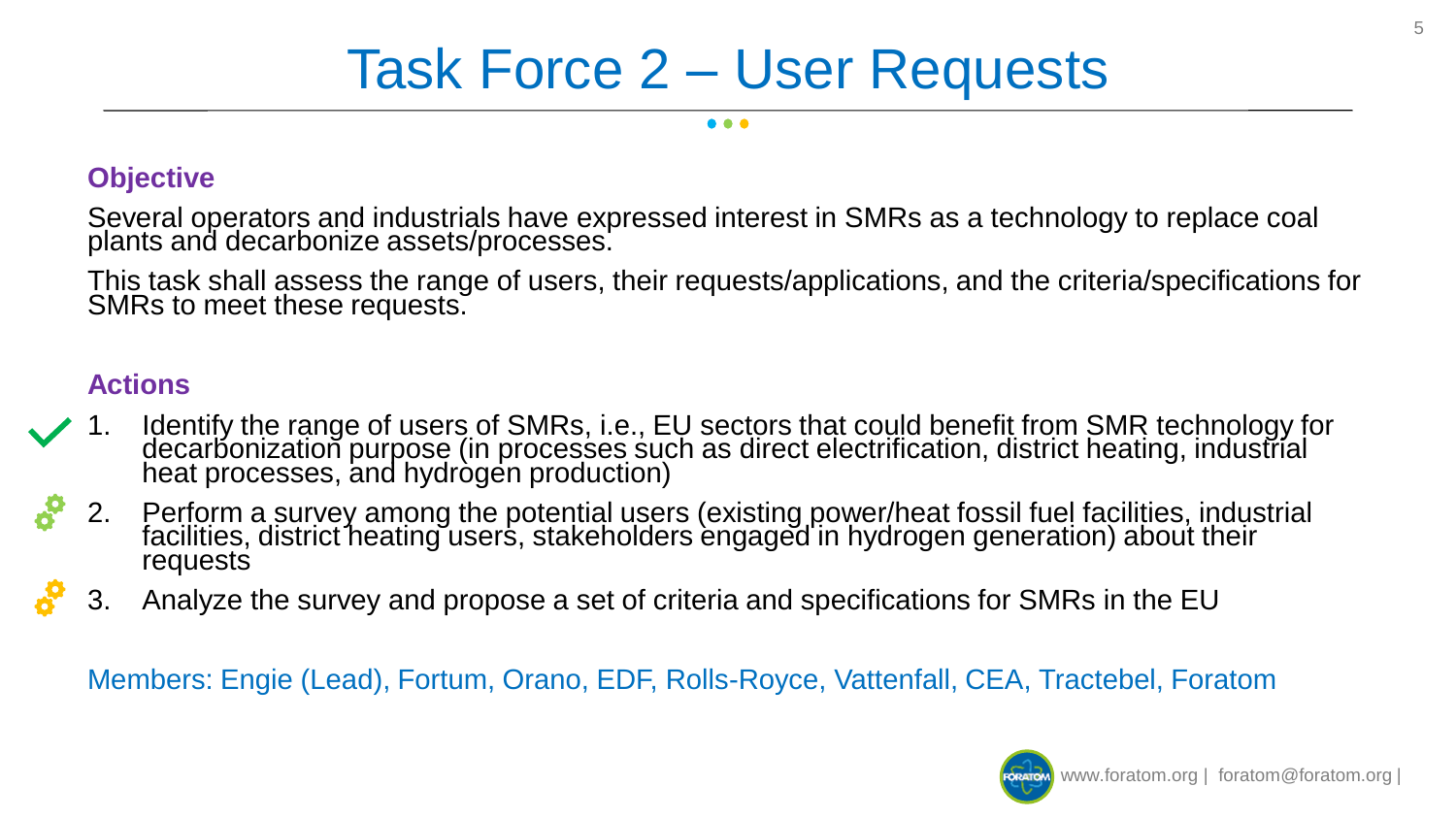## **Surveys**

Three customized surveys have been prepared to gather relevant data from potential SMR users:

- 1. Industrials
	- Interested in industrial heat, H2, electrification, district heating, etc.
- 2. Member States
	- Interested in expertise and workforce management, sustainability, back-end, etc.
- 3. TSOs
	- Interested in grid flexibility and load-balancing services

Surveys will be sent together with an introductory/explanatory letter of the European SMR pre-Partnership Steering Committee

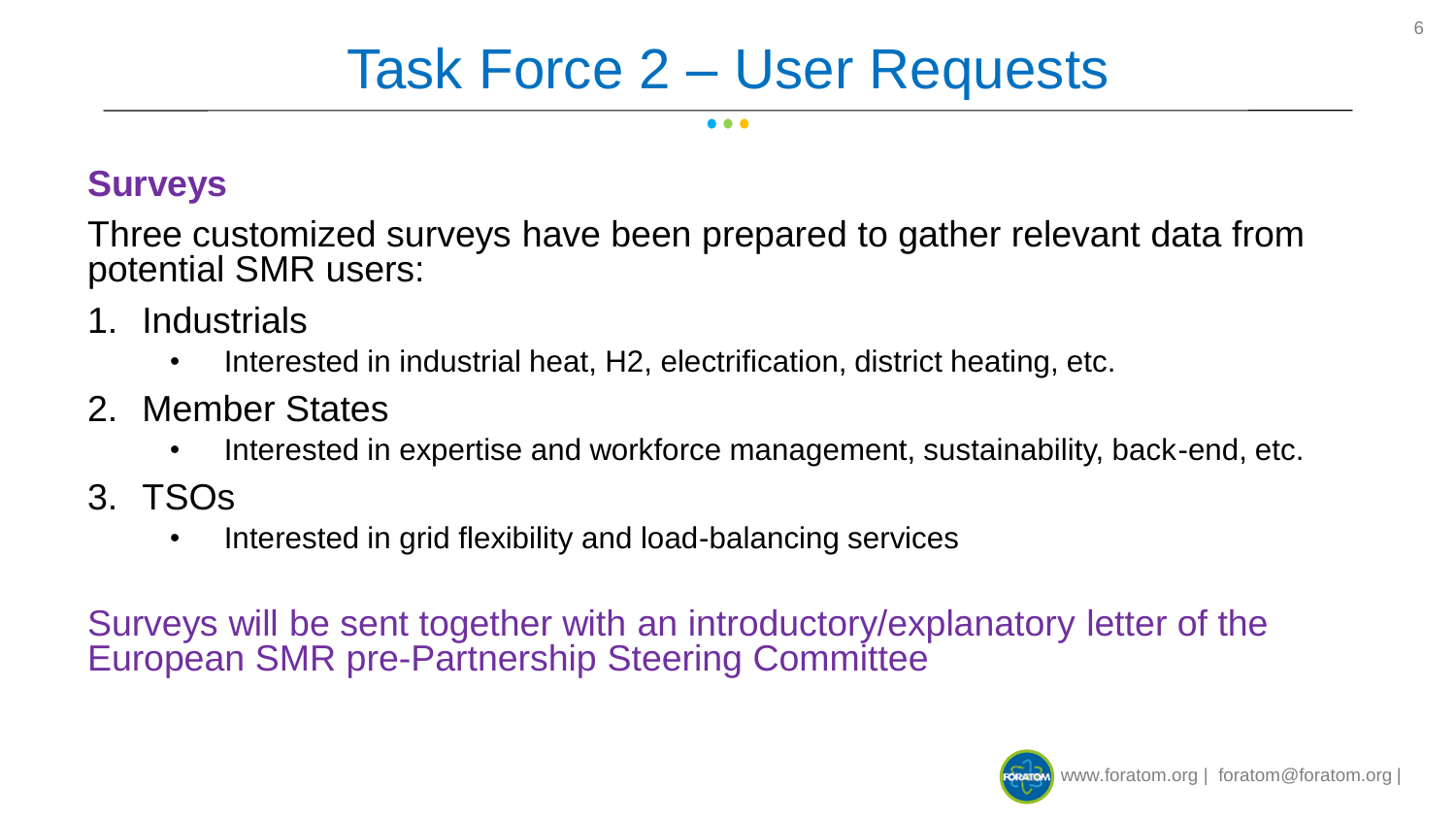## Task Force 3 – Sustainability Criteria

### **Objective**

Several operators and industrials have expressed interest in SMRs as a technology to replace coal plants and decarbonize assets/processes.

This task shall assess the range of users, their requests/applications, and the criteria/specifications for SMRs to meet these requests.

### **Actions**

- 1. Establish a list of sustainability criteria relevant to SMRs
- 2. Include questions on sustainability criteria in the user requests surveys
- 3. Select a limited number of reactor technologies (SMR/AMR)
- 4. Adapt the current information on nuclear technology to the specificities of SMRs (short report)

Members: Orano (Lead), Engie, SCK CEN, EDF, Rolls-Royce, Tractebel, Foratom

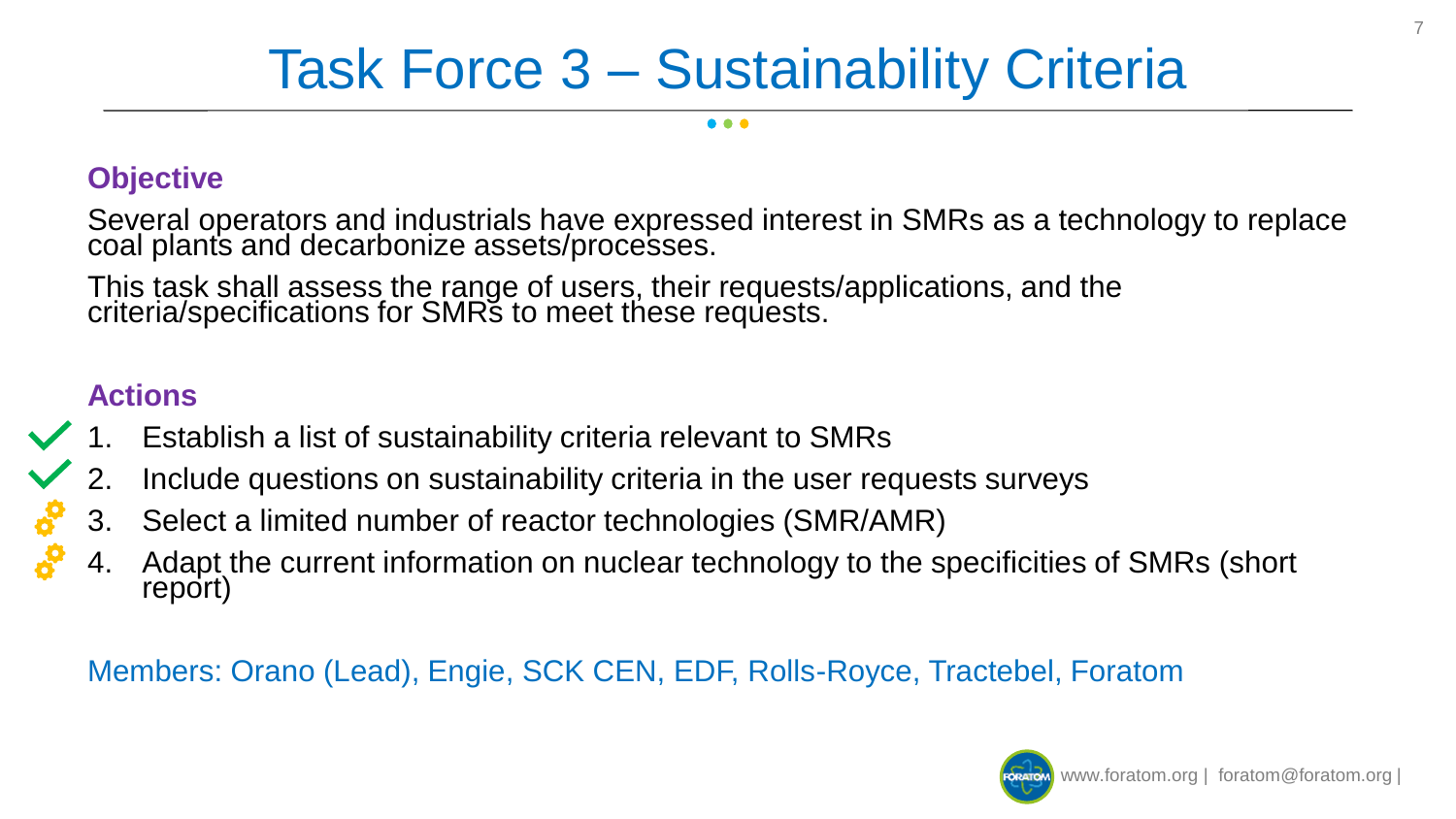## Task Force 3 – Sustainability Criteria

#### $\bullet\bullet\bullet$

#### List of criteria from the TS3 - Sustainability of SMRs

#### **Color codes:**

- $\bullet$  Green  $\rightarrow$  Sustainable Finance
- Blue -> UN Sustainable Development Goals
- Orange  $\rightarrow$  Task 3

| Category                     | <b>Criteria</b>                   | <b>Relevance for SMR</b>                                                                          |
|------------------------------|-----------------------------------|---------------------------------------------------------------------------------------------------|
| <b>ENVIRONMENTAL</b>         | Substantial contribution to       | High density and reliable low-carbon energy<br>۰                                                  |
| <b>SUSTAINABILITY</b>        | climate change mitigation         | Easy retrofit of fossil-fuel units<br>٠                                                           |
|                              | <b>Climate action</b>             | Rapidly deployable<br>٠                                                                           |
|                              |                                   | Solution to power small islands and remote places<br>٠                                            |
|                              |                                   | Complementarity to high intermittent RES fed grid (introduce nuclear source to<br>٠               |
|                              |                                   | guarantee stable source of energy when coupling with intermittent RES)                            |
|                              |                                   | Support production of high temperature industry (for instance synthetic fuels,                    |
|                              |                                   | chemicals, steel and hydrogen)                                                                    |
|                              |                                   | Target net Zero infrastructure and operations                                                     |
|                              | Climate change adaptation         | Resilience to severe climate events<br>$\bullet$                                                  |
|                              | Sustainable use and protection of | Low water consumption<br>٠                                                                        |
|                              | water and marine resources        | Low water warming<br>٠                                                                            |
|                              | Clean water and sanitation        | Minimum water contamination<br>۰                                                                  |
|                              |                                   | Competitive and sustainable water desalination solution                                           |
|                              | Pollution prevention and control  | Minimum environmental radioactive and hazardous chemical releases, including<br>٠                 |
|                              | Good health and well-being        | from normal operation, accidents, waste disposal and dismantling.                                 |
|                              | Protection and restoration of     | Minimisation of hazardousness of residual waste<br>٠                                              |
|                              | biodiversity and ecosystems       | Minimisation of land-use and lower materials footprint"                                           |
|                              | Life below water                  |                                                                                                   |
|                              | Life on land                      |                                                                                                   |
| <b>SOCIAL SUSTAINABILITY</b> | Transition to a circular economy  | Allow responsible use of fuel primary resources<br>٠                                              |
|                              |                                   | Allow and valorise treatment and recycling of used fuels and radioactive waste<br>٠               |
|                              |                                   | Minimum unvaluable waste generation                                                               |
|                              | Decent work and economic          | Generation of local, sustainable and skilled jobs (including supply chain) generated<br>$\bullet$ |
|                              | growth                            | by SMR deployment & allowing to benefit from a local and skilled supply chain to                  |
|                              | <b>Fair transition</b>            | support facility lifecycle and possible reuse of workforce from the carbon-intensive              |
|                              | Job creation                      | sectors                                                                                           |
|                              | Economic growth                   |                                                                                                   |